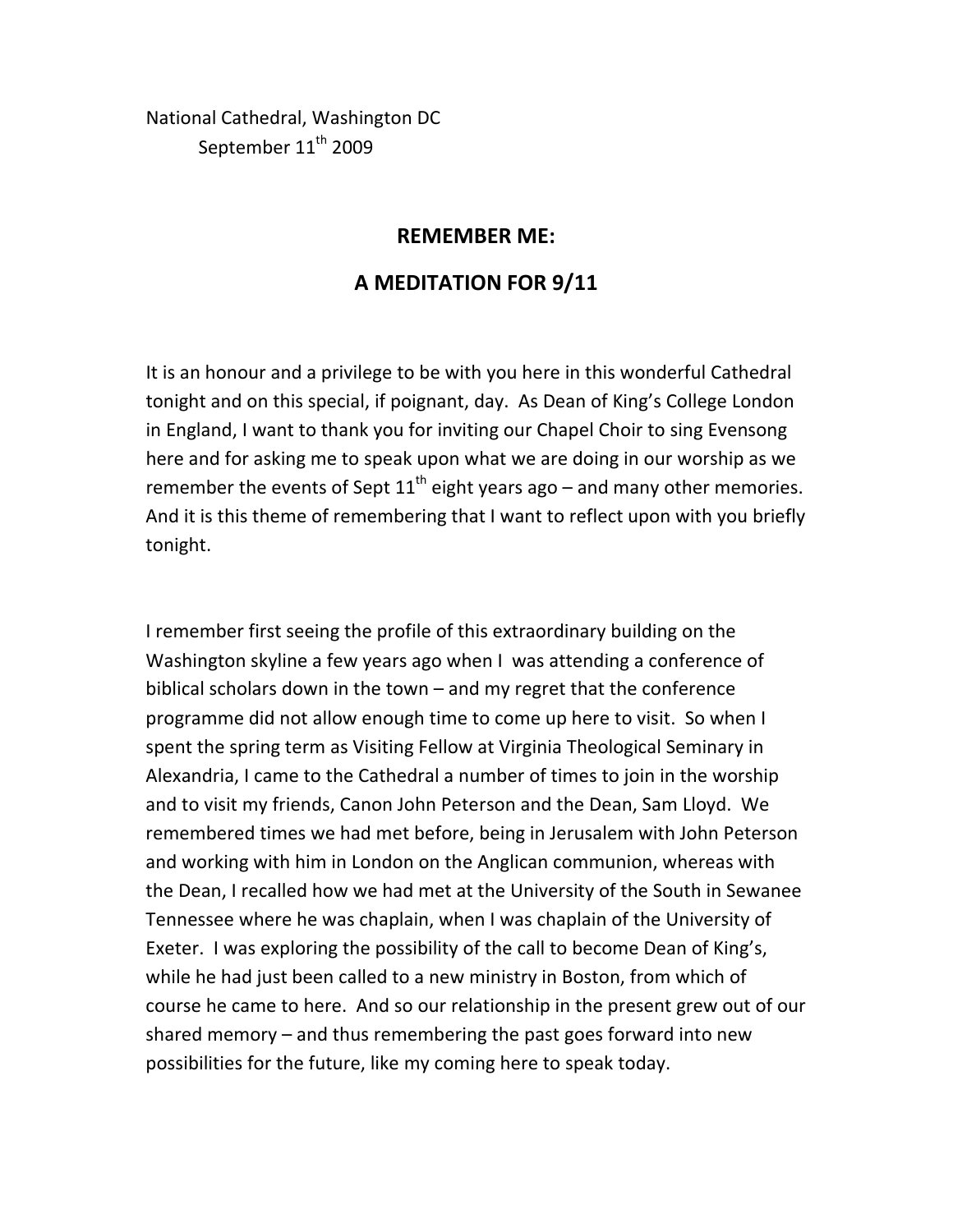It is similar for our tour with the King's College Chapel Choir – for it is giving us plenty of opportunity to meet alumni and friends of the College – and it is good to have some of you here with us in the Cathedral tonight, and I, together with Prof Richard Trainor, our Principal and President, look forward to meeting you afterwards. It may well be that hearing our choir sing will bring back memories of being at King's and our worship in the Chapel at the Strand there – and you will remember many other things about your time in London, I am sure. Meanwhile, for the current members of our choir, this North American tour will be really something to remember in the future, as we have sung at the University of North Carolina at Chapel Hill and Duke University (where they have been enjoying 'southern hospitality'), and then we go on next week to New York and Boston. You see, remembering such things together gives us a relationship in the here and now. Memory is what forms our identity. We are who we are because of what we have been and done in the past – and what we remember, affects who we are and what we do in the present, and stretches out into the future. That's why remembering and recognising all we have said and done is crucial, as in tonight's Psalm, that confession of Psalm 51, which the choir sang tonight through the extraordinarily poignant setting by Allegri, *Miserere Me*, 'Have mercy on me, O Lord'.

So it is right that an anniversary like 9/11 is an occasion to remember the events of eight years ago, and all those who died or suffered, and its continuing consequences for us all today. It is one of those 'photographic moments' where we all remember where we were and what we were doing on that day. I remember chairing the pre‐term meeting of our Chaplaincy team at King's when someone told us to turn on the computers – and we watched the images coming in of the planes going into the Twin Towers in New York and into the Pentagon here in DC. Fairly soon, we decided to stop our meeting early – for I wanted to go home to be with my young daughters coming home from school in the middle of what was our afternoon, just to find some comfort together. I also remember frantically trying to phone my friends at Trinity Church Wall Street, next to the World Trade Centre, wanting to find out how they were, and trying to contact Archbishop Rowan Williams who was visiting and teaching there at the time – and for a day or two we did not know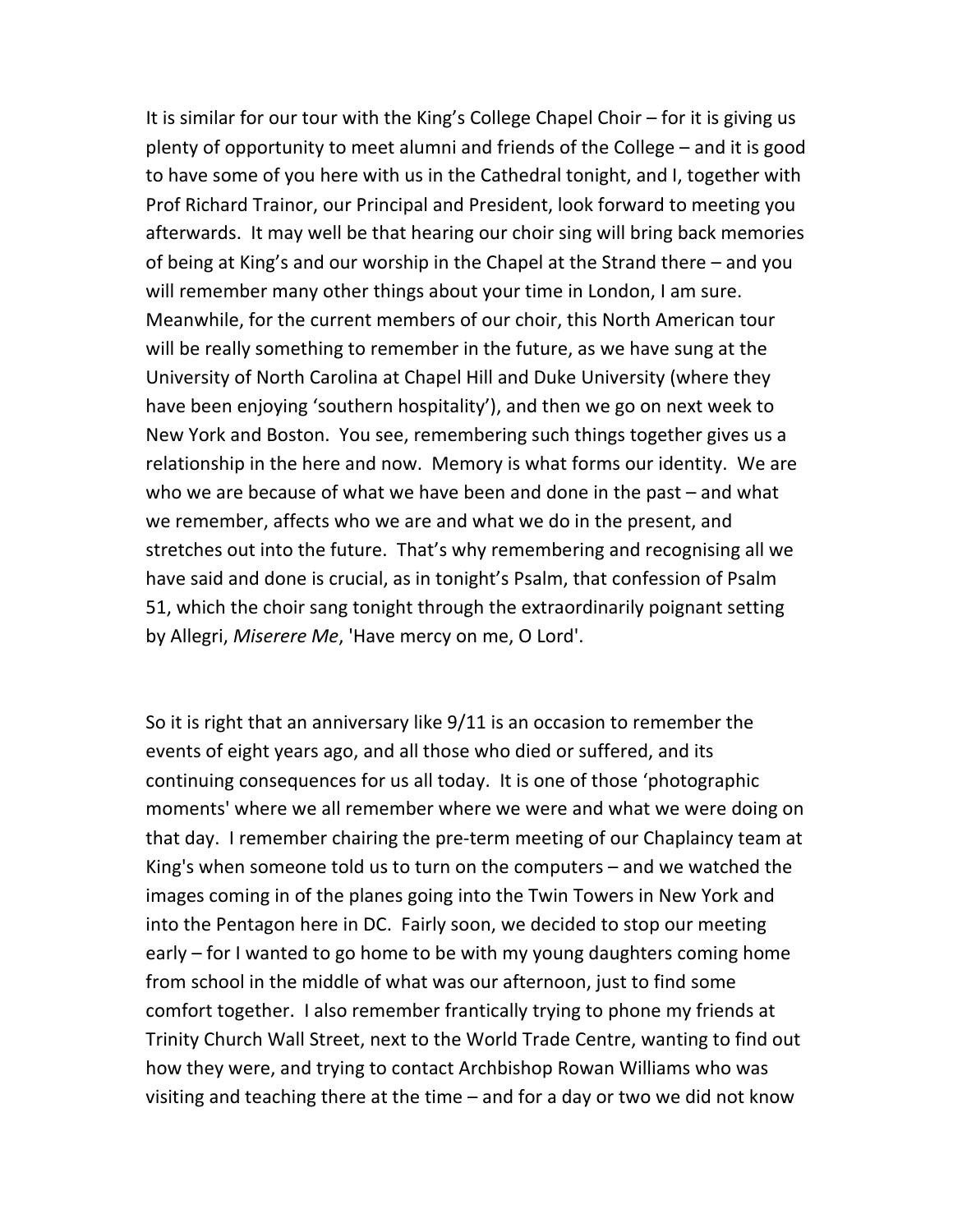if they were still alive. A couple of years later when I was giving lectures in New York, I was visited Ground Zero with a clergy colleague who had been a Chaplain to the crews who were clearing out the site over the following months, I heard how every time they found part of some human remains, they would call her and she would go and pray with them. On one occasion, they unearthed a single hand with carefully manicured nails and wearing beautiful rings; from these rings they were able to identify the lady, and contact her husband, so that he could bury her remains. Although she had been dis‐ membered through the tragedy, he could re-member her through those rings and his memories. Similarly here in DC, there is the Chapel at the Pentagon, with all of its benches to remember all the victims who died there, especially the children who were in the building. I remember the world‐wide wave of sympathy for the USA at the time – but also how all of our subsequent decisions about military action in Afghanistan and Iraq have now polarised people around the world. You see, those memories of eight years ago still affect us today, and whether we like it or not, how we remember those past events shapes the world in which we live now and what we are trying to do for the future. And so we are back to my main point, that our memories provide our identity, and what we remember, affects who we are, and what we do here and now.

Thus it should not be surprising that remembering plays a crucial role throughout the Bible. The ancient Israelites are told to remember many things to affect the way they live day to day: for example they are commanded 'to remember the Sabbath day and keep it holy' (Exod 20.8) or to remember the Passover and their liberation from slavery as a way also of having pity on others who suffer, and to ensure that they never treat others the way they were treated in Egypt (Exod. 12.14; Deut. 16.3). Of course, how this text and that Exodus event is remembered now has profound implications for today, and all that is going on now in the holy land of Israel and Palestine, and more widely throughout the world, how those who were once victims treat others when they are in power. Throughout the Bible, various individuals ask God to 'remember' them at key moments, like Samson before he recovers his strength and pulls the house down on himself and the Philistines (Jdg 16.28), or the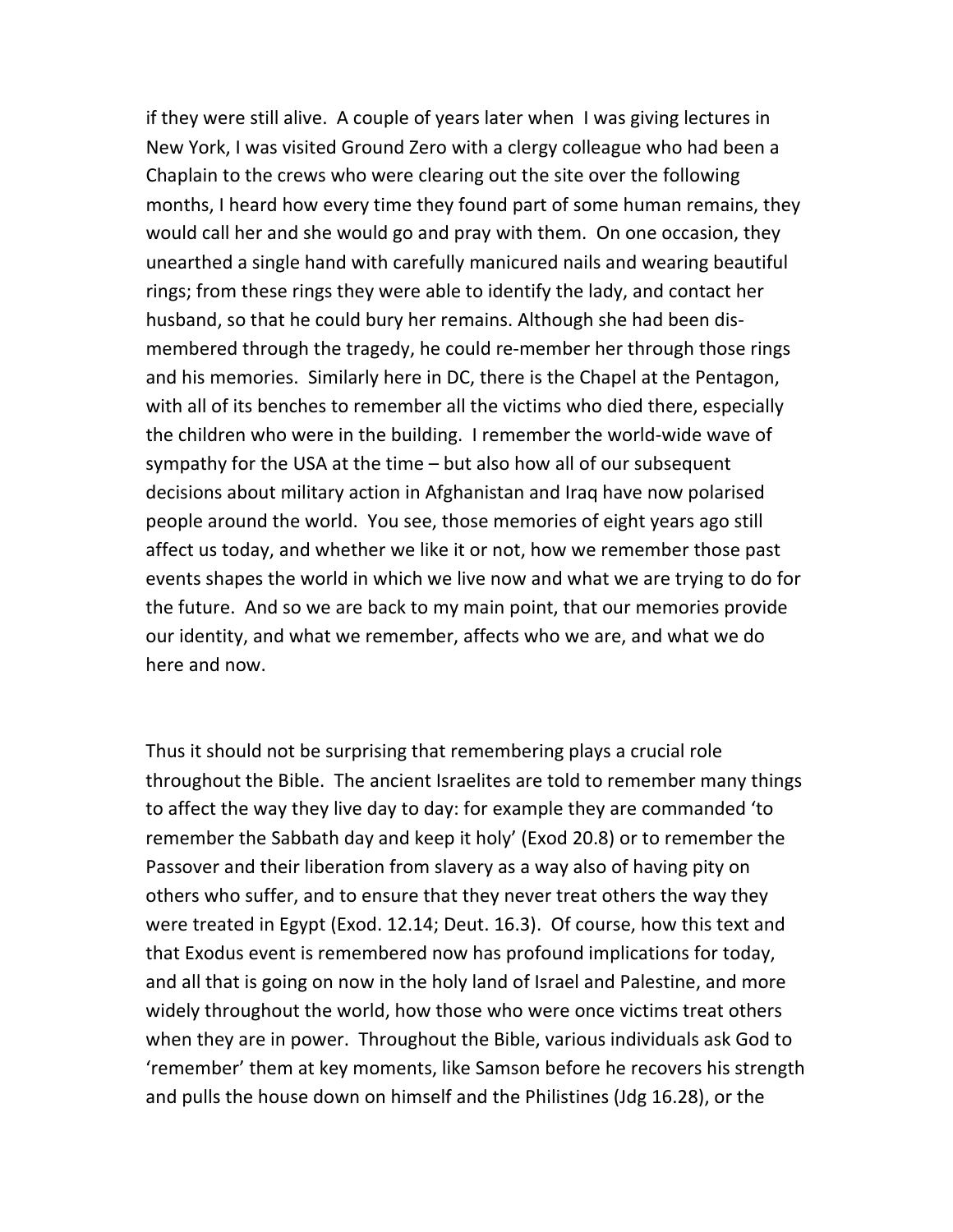childless Hannah asking God to remember her and grant her a baby, who grows up to become the prophet Samuel (1 Sam. 1.11). Similarly Nehemiah ends his account of all he has done to rebuild Jerusalem by asking God to 'remember me' as a consequence (Neh. 13.31). In response, the biblical narrative often begins new ventures by saying that 'And God remembered' Abraham, or Rachel, or whoever – and then did something (see, for example, Gen. 19.29; 30.22). Above all, God is depicted regularly as 'remembering his covenant' with his people (Gen 9.15; Exod. 2.24; Lev.26.42; Ps. 106.45, etc).

Equally in the New Testament, the gospels note the way that, after his death and resurrection, the disciples 'remember' what Jesus said or did, even if they did not understand it at the time (eg Jn 2.17, 22). At the heart of our Christian faith and worship is the eucharist or the holy communion, which Jesus commanded us to do to 'remember' him, as we break bread and pour out wine in remembrance so that we might receive the grace to live for him today and in the future (Lk. 22.19; 1 Cor.11.24‐25). And lastly – but most importantly for tonight's theme – of course, there are the final words of the dying thief on the next cross 'Jesus, remember me when you come into your kingdom' (Lk. 23.42).

But I have to admit that, these days, my memory is not what it used to be. I suppose that comes with being a Dean, that you find yourself failing to remember things as well as you once did! My children ‐ or my students ‐ get exasperated with me when I repeat something which I have already told them, or fail to remember to do something which I had promised. It is as though my memory is already full up – like my computer's hard drive. I wish I could go out and buy a new memory stick to insert into my head, or an upgrade to give my brain more memory space! That is why watching a loved one slip into senility or Alzheimer's Disease is so terrible – because along with the failing of memory goes the loss of identity. We are who we are because of what we remember, and as we forget who we are, so we lose that sense of self. Even more upsetting is the failure to remember '*whose* we are'\* – those key relationships which make up our identity as someone's husband or wife, child or parent,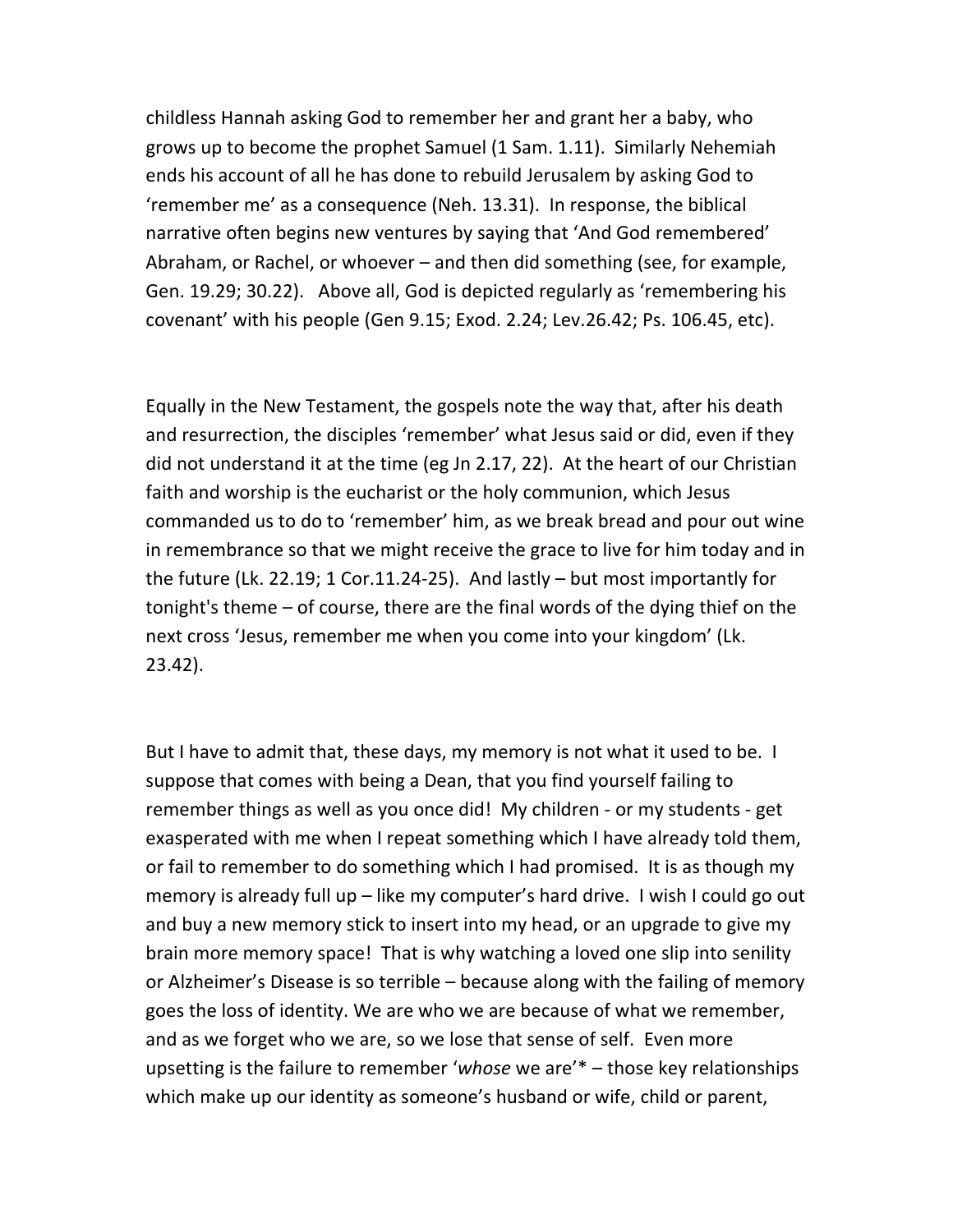friend or lover – those who go on remembering us even when we have forgotten them, re-membering those who have been 'dis-membered', having forgotten their identity in the web of close relationships. That is why, for me, the prayer of people in the scriptures to God to remember them is so crucial – to go back to the words of the penitent thief, 'Jesus remember me when you come into your kingdom'.

You see, even if our memories are fading through lack of brain space or increasing years, they are saved as God remembers us, and all we are. All that we say or do, what we remember, and the relationships that make us members of one another, are stored in God's hard drive, if not in ours – and his memory space is infinite. You see, this sermon began life back on a static computer on my desk back in London – yet I was able to save it on a memory stick, and bring it with me over here, a place where my desktop could not go, yet that saved memory enables me to give it new life as I preach it to you here and now. So too, God saves and stores our memories in his infinite data bank – and he can rewrite them in our new and eternal existence with him, in the resurrection where we will be fully known as we have known, and understood as we understand (see 1 Cor. 13.12).

So, all those memories which we evoke on this day, the memories of the events of 9/11, the Twin Towers and the Pentagon and Flight 93, the remembrances of those who died or suffered on that day or in the conflicts subsequently – and all our other memories, for our choir of this tour, or for our alumni and friends of King's College London – they are all stored as part of the memory of God, now and for ever. In the End, we exist not because we remember things, but because God remembers us, and holds us in being, sustaining us in his memory. And as God remembers us, so he re‐members us, makes us members of one another in the Body of Christ, and re‐makes us in the new life of the age to come, when Jesus comes into his kingdom. So the challenge for us both on this special anniversary, and yet also through every day, is to work out what we want to be, and to do, that we would like to remember, and what we would like God to remember, now, and in all eternity.